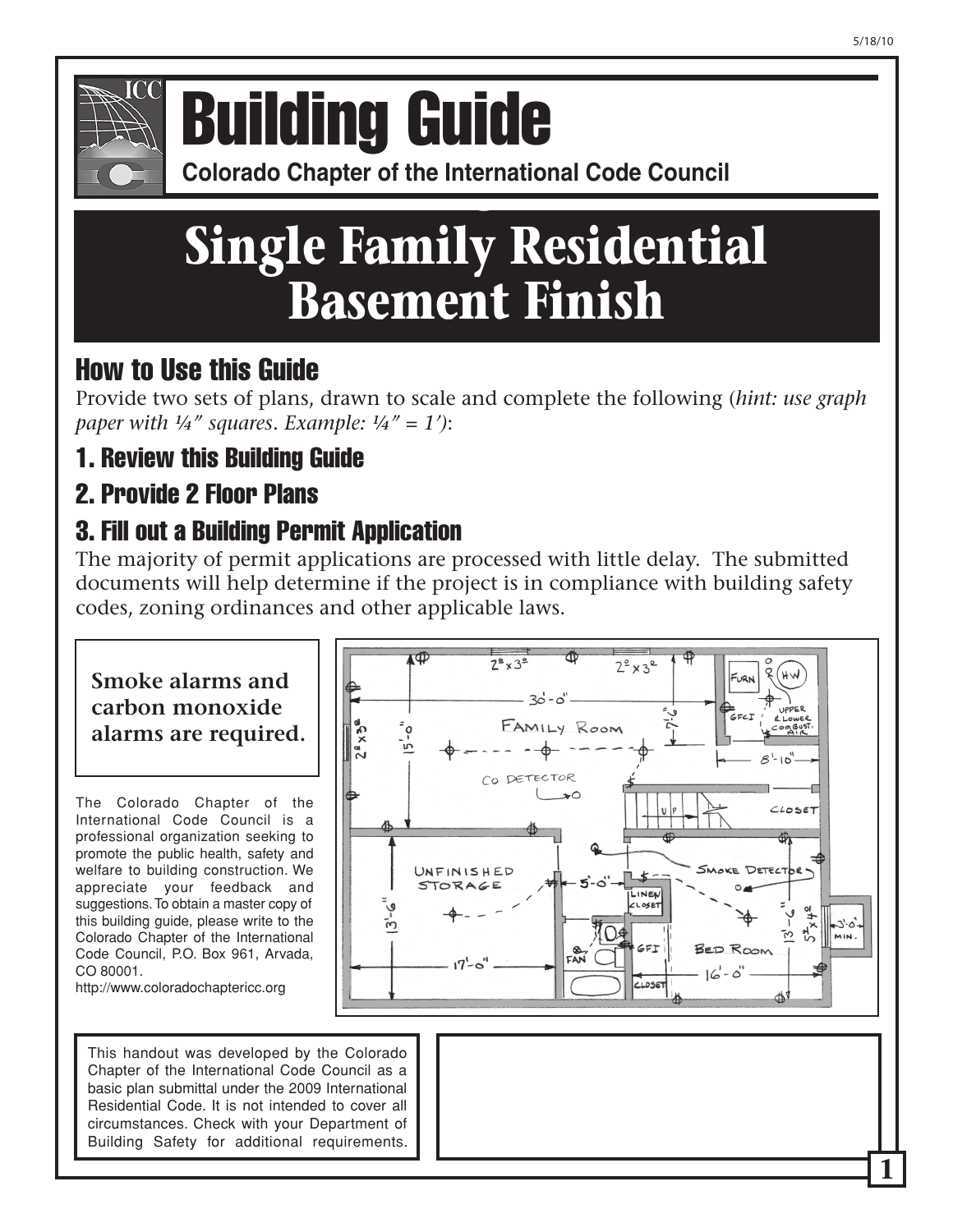## **Single Family Residential Basement Finish**

### **Directions**

- 1. Submit two complete sets of required information.
- 2. Draw a floor plan with dimensions drawn to scale, showing the layout of the entire basement. Label the use for all of the rooms.
- **3.** Show electrical outlets, smoke detectors, carbon monoxide alarms, lighting, fans, plumbing modifications, cleanouts, furnace, and water heater.
- 4. List window sizes and types, identify emergency escape and rescue windows, and egress window wells with ladder and clear dimensions of window well.

## Basement Finish Requirements

#### 1. Ceiling Heights:

If the finished ceiling will be less than 7', please consult your Building Department.

#### 2. Emergency Escapes:

All basements and sleeping rooms must have an emergency escape window or exterior door. Emergency escape windows with a sill height below grade must be provided with an emergency escape window well and ladder. (For emergency escape window and window well requirements, see page 3.)

#### 3. Smoke Alarms:

Smoke alarms are required in all basements. If the finished basement contains a sleeping room, a smoke alarm must be installed on the ceiling or wall in the sleeping room and in the hallway or area immediately outside of the sleeping room. Smoke alarms added to satisfy the above requirements must be hard-wired with battery backup, and interconnected with existing smoke alarms. Smoke alarms are required to be hardwired and interconnected in new and existing bedrooms, halls and on each level unless removal of interior wall or ceiling finishes would be required. In this case, battery operated devices are acceptable.

#### 4. Carbon Monoxide Alarms:

Carbon Monoxide alarms are required on each floor with bedrooms. They are recommended to be located no farther than 15 ft. from any bedroom entrance. Do not install within 15 ft. of a fuel burning appliances. Follow manufacture's recommendations for location testing and replacement.

#### 5. Fuel Burning Appliances:

Furnaces and water heaters cannot be located in a bedroom or bathroom unless appliances are installed in a dedicated enclosure in which all combustion air is taken directly from outdoors, and a weather stripped solid door equipped with an approved self closing device is installed. If the furnace and water heater are being enclosed, adequate combustion air must be provided for these appliances to operate properly. For maintenance purposes, a minimum of 30 inches clear working space must be provided in front of furnaces and water heaters. Maintenance or removal of each appliance must be possible without removing the other or disturbing walls, piping, valves, wiring and junction boxes.

This handout was developed by the Colorado Chapter of the International Code Council as a basic plan submittal under the 2009 International Residential Code. It is not intended to cover all circumstances. Check with your Department of Building Safety for additional requirements.

- **5.** Identify modifications to the existing structure such as posts, beams and floor joists.
- **6.** Indicate height of dropped ceiling areas less than 7 feet.
- 7. A shower or tub equipped with a showerhead shall have a minimum ceiling height of 6' 8" above a minimum area 30" by 30" at the showerhead. See Exception 2, P2708.1.
- 8. Show clearance around the tub and fixtures.
- **9.** Show insulation values

#### 6. Floated Walls:

In areas subject to floor heaving, non-bearing walls on basement floor slabs should be built to accommodate not less than 1-1/2 inches of floor movement. A detail of a typical floated wall is included on Page 3 of this hand-out.

#### 7. Fireblocking:

Fireblocking must be installed in concealed spaces of wood-furred walls at the ceiling level, at 10-foot intervals along the length of the wall and at all interconnections of concealed vertical and horizontal spaces such as intersection of stud walls and soffits or dropped ceilings. A detail of typical fireblocking is included on the following page of this handout. Fireblocks may be constructed of 1-1/2 inch lumber, 3/4 inch plywood or particle board, 1/2 inch gypsum board or fiberglass insulation 16 inches minimum in height, securely fastened.

#### 8. Insulation:

Check with your Building Department for insulation requirements.

#### 9. Space Under Stairs:

If access to the area or space under the basement stairs is provided for storage or other uses, the walls and ceiling of this enclosed space must be protected on the inside with1/2 inch gypsum board.

#### 10. Bathrooms:

Toilets must be provided with a minimum of 21 inches in front of the toilet and 15 inches from the center of the toilet and any sidewall or other obstruction. Showers shall have a minimum inside dimension of 900 square inches, capable of encompassing a 30 inch circle and be finished 72 inches above the floor with non-absorbent materials. See Exception 2, P2708.1.

A ventilation fan is required in toilet rooms and bathrooms with unopenable windows. The fan must be vented to the exterior of the building and not to terminate within 3 feet of an opening.

#### 11. Lighting & Ventilation:

Lighting and ventilation are required for any finished portion of the basement. Contact your Building Department for specific requirements.

The Building Department staff can help you determine what is necessary to meet minimum safety requirements.